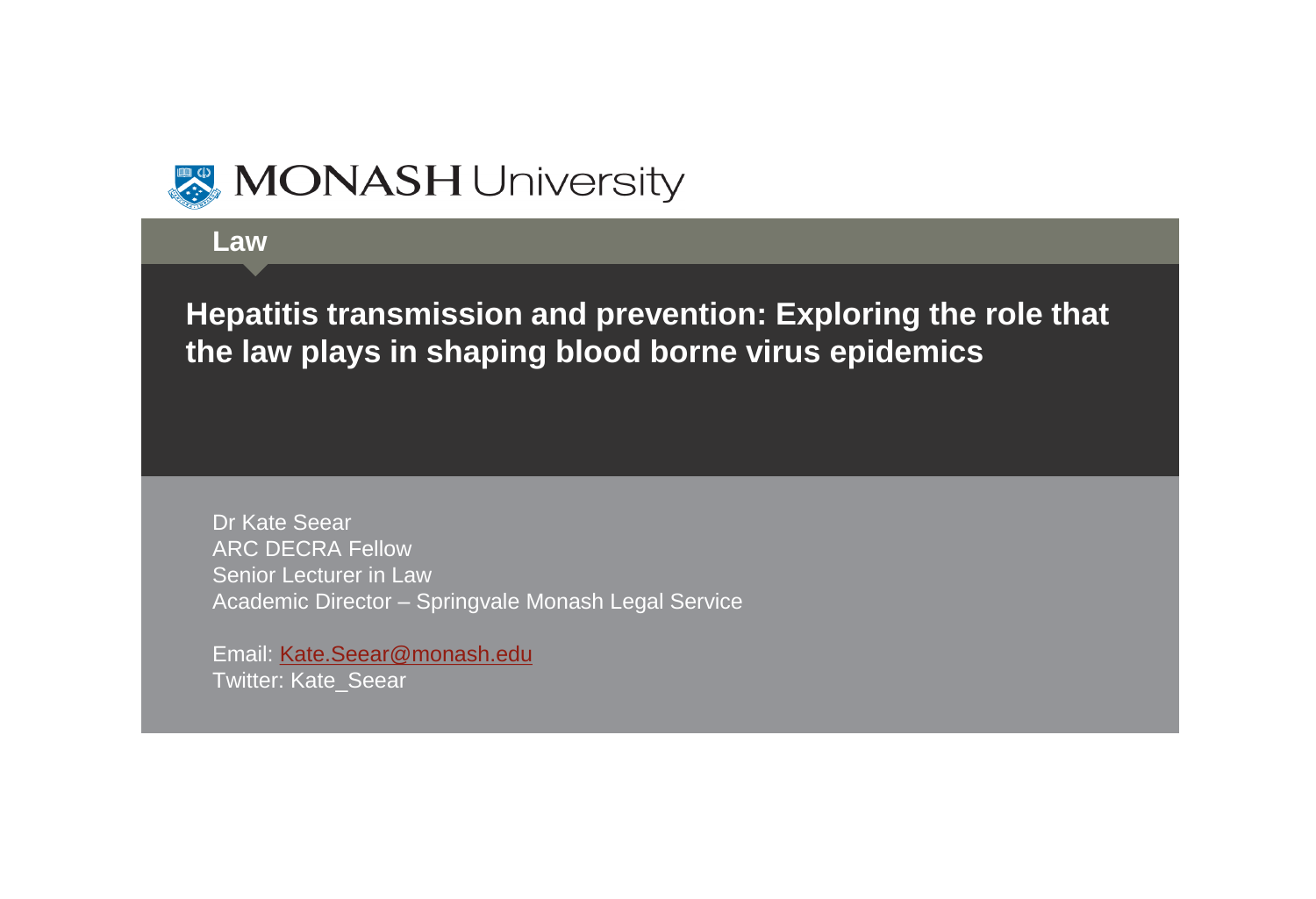## **A story**

'The child was removed from their parents' care over concerns regarding one parent's possible hepatitis C status (the parent does not in fact have hepatitis C). […] Access to the case documents revealed, among other things, that the child had been 'vaccinated' for hepatitis C. This is, of course, not possible as no vaccine exists for hepatitis C. In this case it appears that case workers who primarily deal with parents presenting with drug and alcohol issues were unaware of basic information about hepatitis C and that the court readily accepted this incorrect evidence'.

valentine k and Treloar C, 2013, Response to Chandler et al., Substance, structure and stigma: Parents in the UK accounting for opioid substitution therapy during the antenatal and postnatal periods, *International Journal of Drug Policy*, Vol. 24, Issue 6: e87-e88.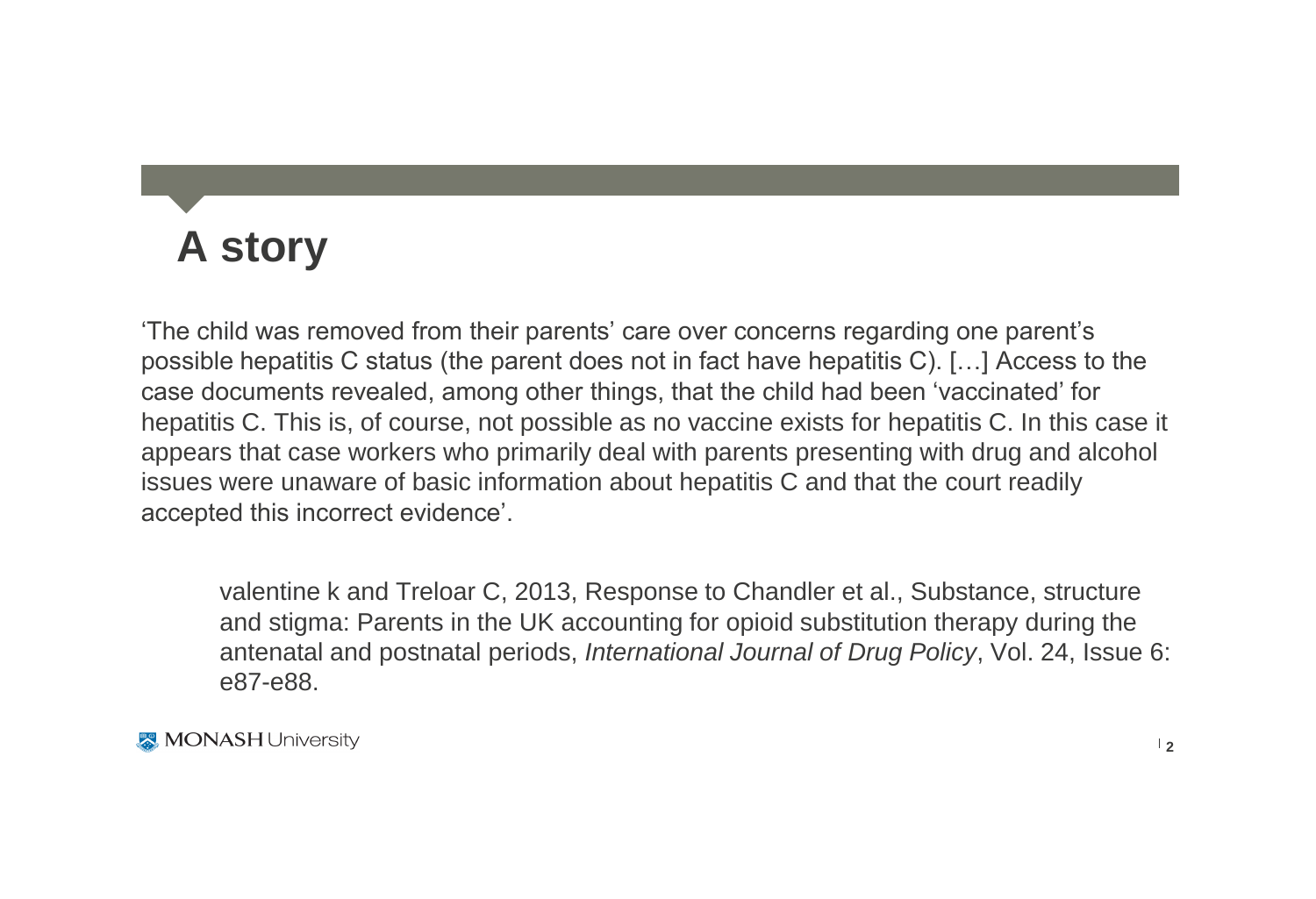# **Another story**

- Q: Is it ethically justified to forcibly treat people with hepatitis C who have a history of injecting drug use?
- A: Yes, because: drug use > hepatitis  $C >$  illness and death.
- $Here, IDU = hep C$

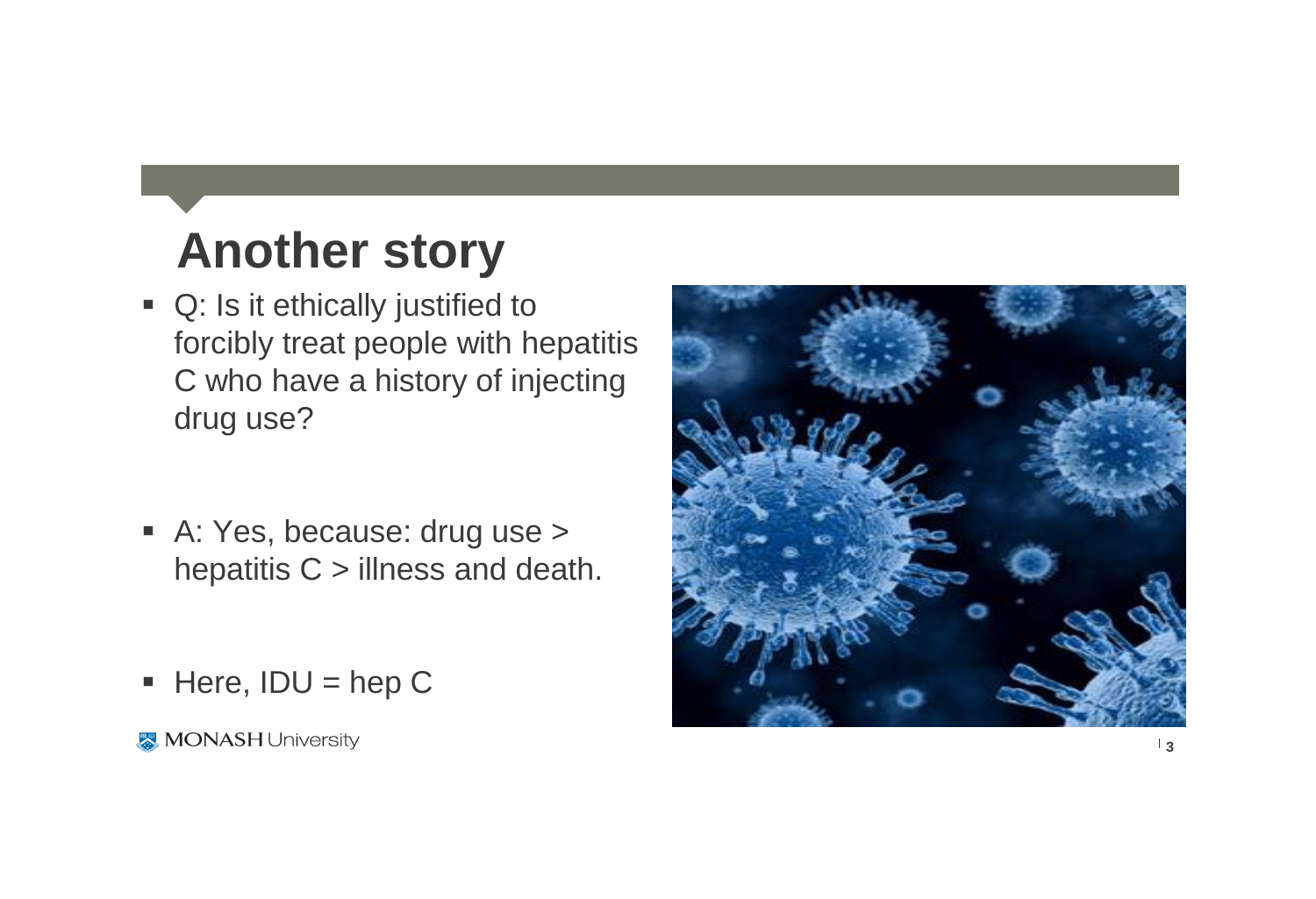#### **Introduction:**

- **Disease as a 'socially constituted' object** (Fraser and Moore 2011);
- Epidemics as more than merely biomedical phenomena;
- Shaped by a multitude of factors, including policies and practices;
- Absence or presence of supports (e.g. NSPs) and the extent of NSP coverage) plays a major role in shaping epidemic size, scale and spread.
- SO: Reconfigure policy and practice, and reconfigure the size/scale of the epidemic.

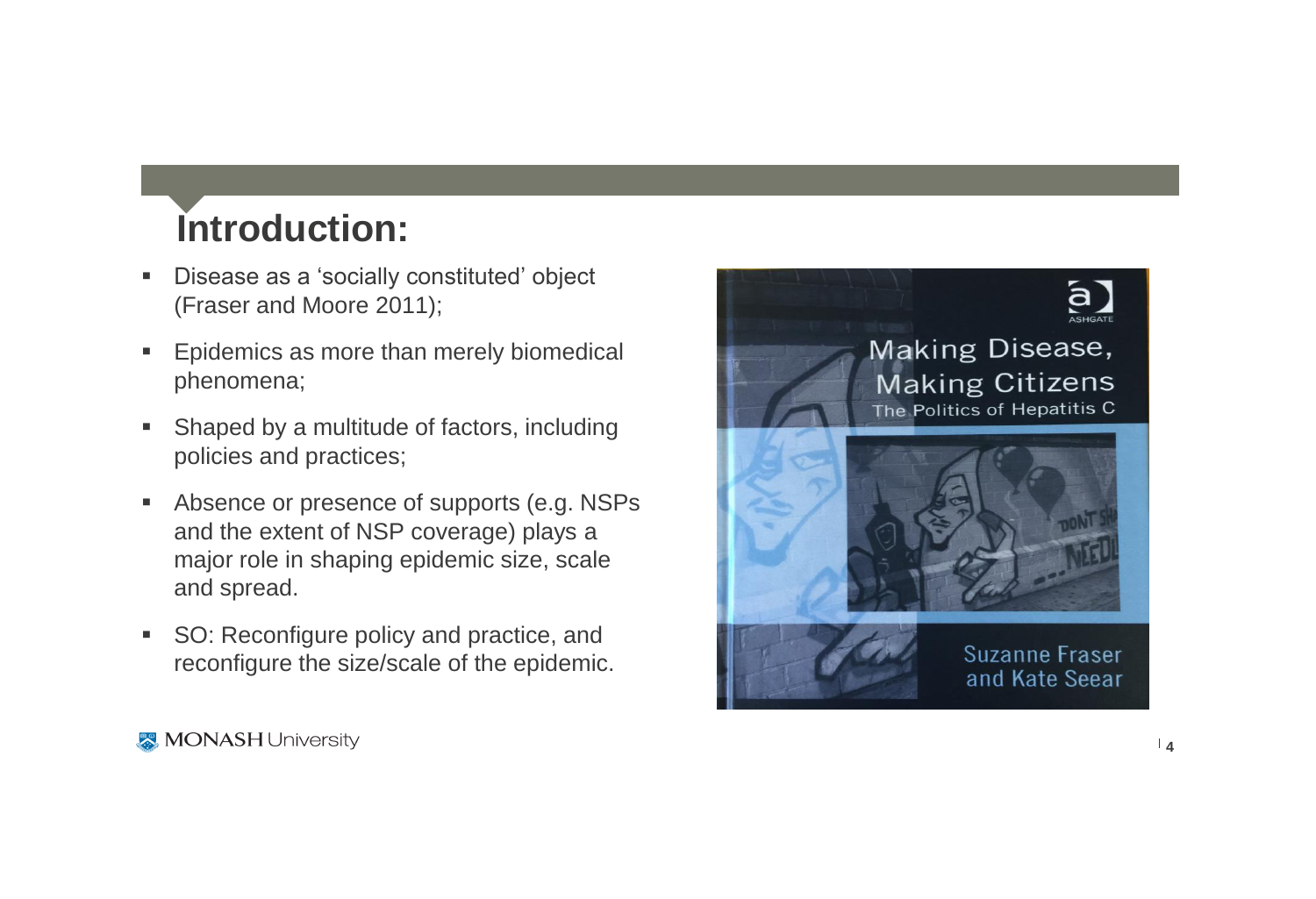### **The law: an oft-neglected institution**

Today:

1.Quick recap of some of the best known factors that shape BBVs in Australia.

2.Lesser known factors associated with BBV epidemics and consider some of the obstacles to progress.

3.Consider options for reform.

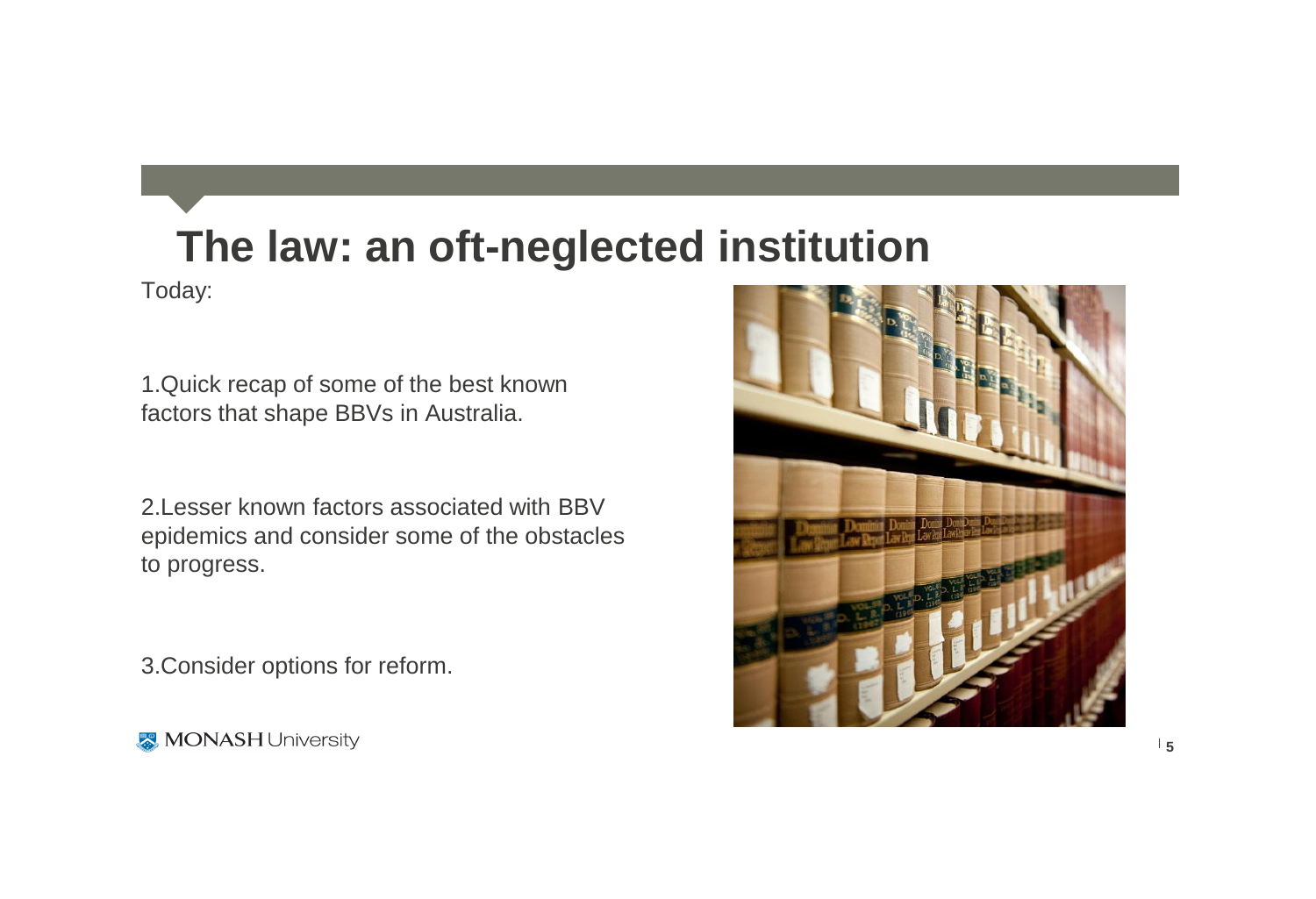#### **Law and BBV profiles: some factors we know**

- **UNODC, WHO and UNAIDS have called** for a package of reforms.
- **Prison NSPs:** 
	- since 1992;
	- now 60+, yet none in Australia;
	- Recent attempt in the ACT (Alexander Maconochie Centre) failed;
	- International human rights violation?

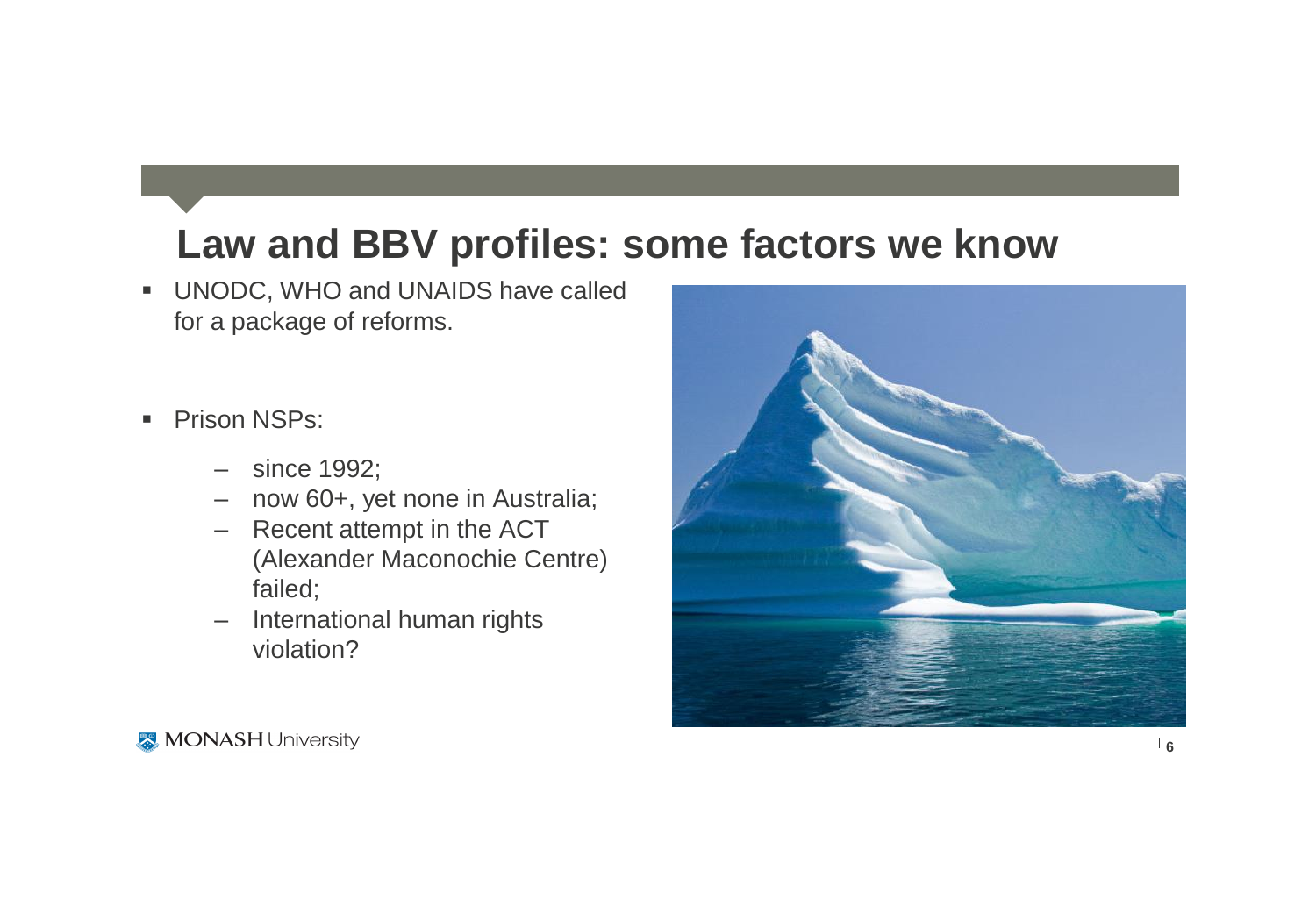#### **Law and BBV profiles: some factors we know**

- **Continued prohibition on peer** distribution in most states and territories (cf. ACT and Tasmania);
- Continued risk of prosecution for manslaughter (e.g. *R v Quoc Cao*  (1999) unreported, New South Wales District Court).

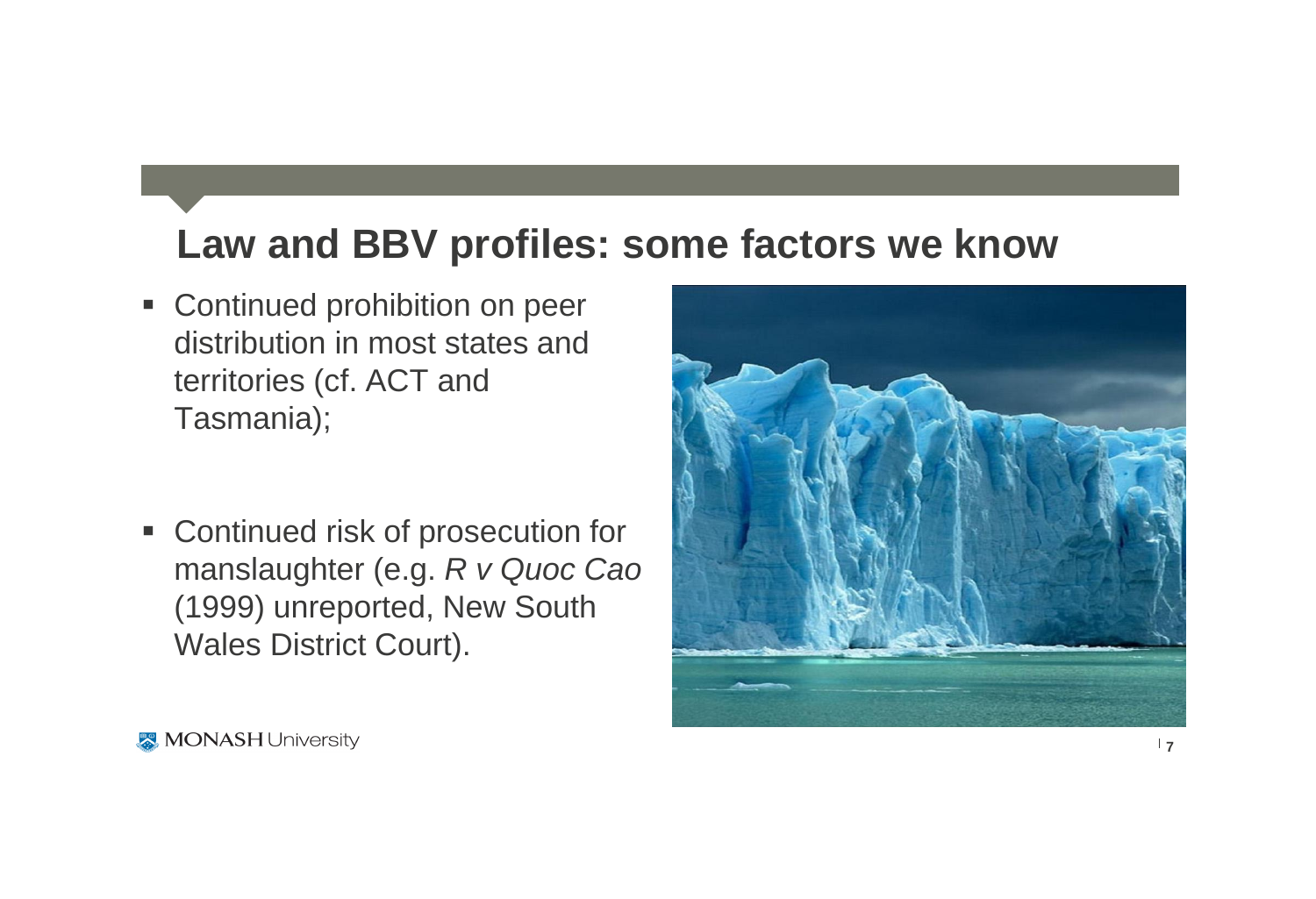## **The lesser known factors/obstacles to change**

- An underfunded sector:
- **Significant unmet need;**
- Community legal centres and legal aid services must turn clients away;
- **Services are stretched; Legal services:**

'are a dumping ground for what no one else wants, although we are limited in the areas of law we handle, but a lot of lawyers will refer people to our office for help in areas of law that we don't handle, simply because they don't want to deal with these people'. (Yannick, Community Lawyer)

- **Prohibitions on some strategic advocacy.**
- Status quo  $=$  undisturbed?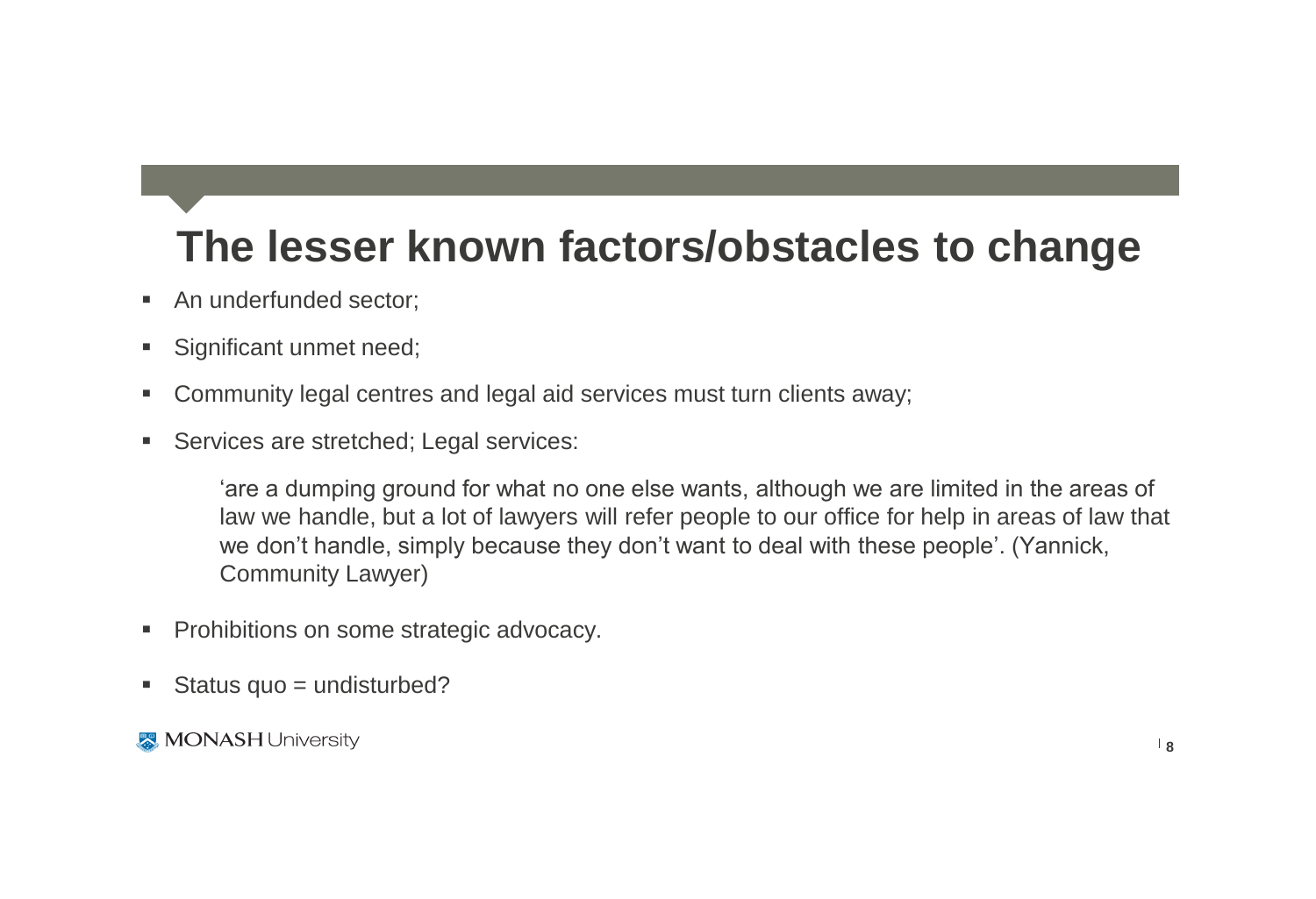## **The lesser known factors/obstacles to change**

- **Lawyers' own assumptions;**
- **Persistent stereotypes, stigmatising** language and simplistic conceptualisations permeate legal practice:

'no different than dealing with the general public […] in terms of the perception and stigmatisation'. (Yannick, Community Lawyer)

- **Lack of knowledge and training.**
- **MONASH University**

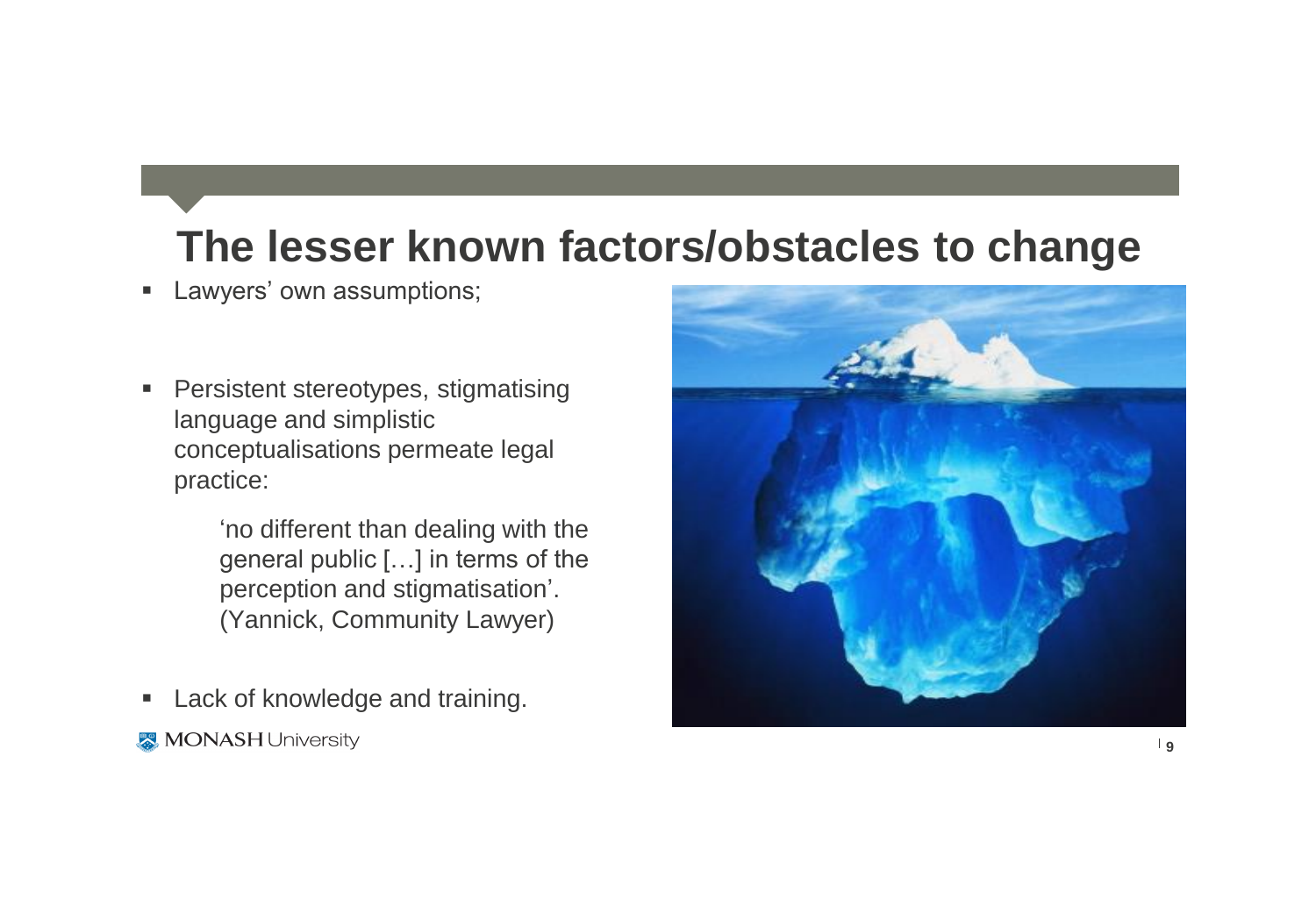#### **Legal education: do we need a new emphasis?**

- **Formal legal doctrines are** understood, but with gaps in knowledge;
- No formal training in AOD, BBVs;
- Seminars, self-education.

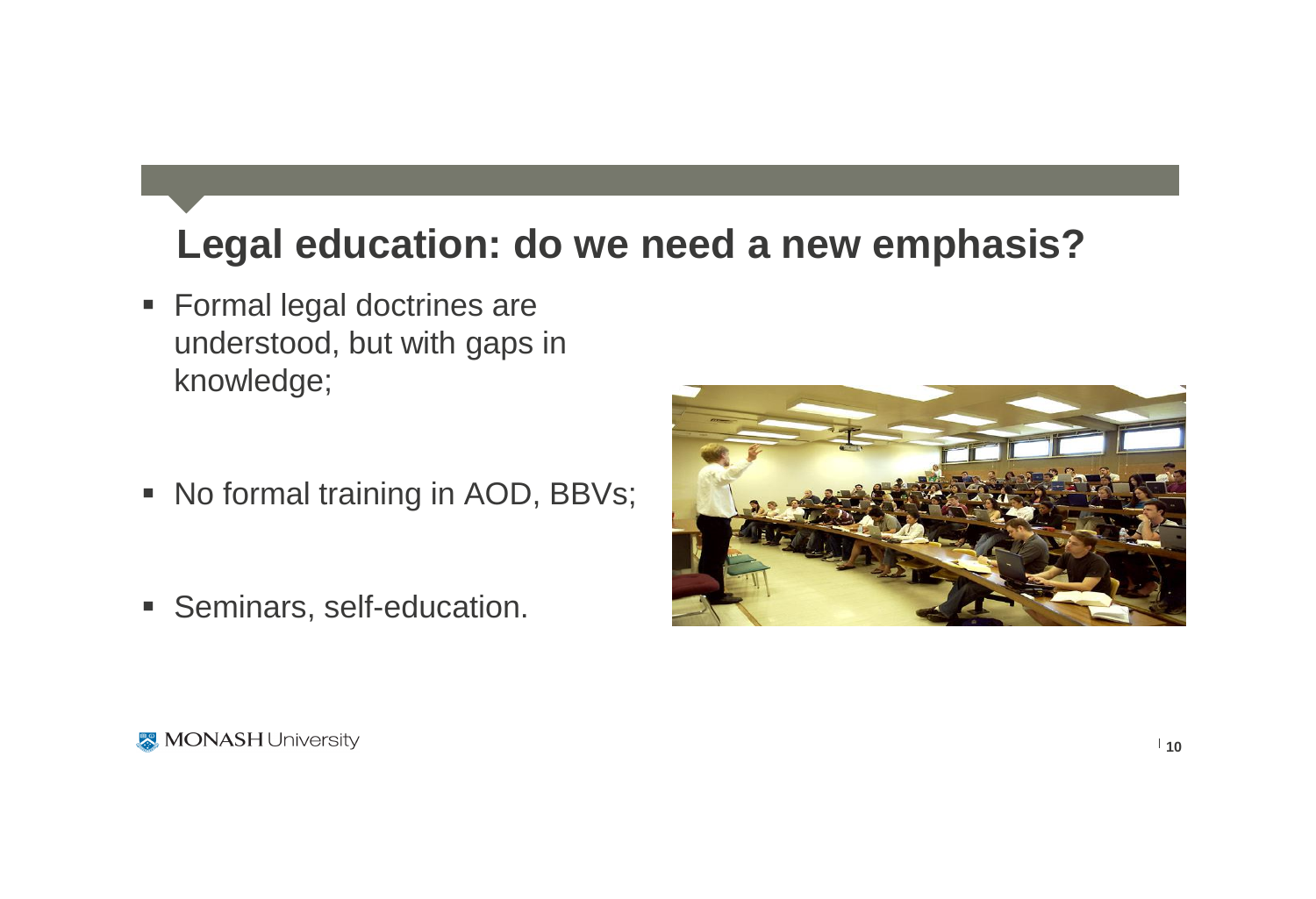## **Canada**

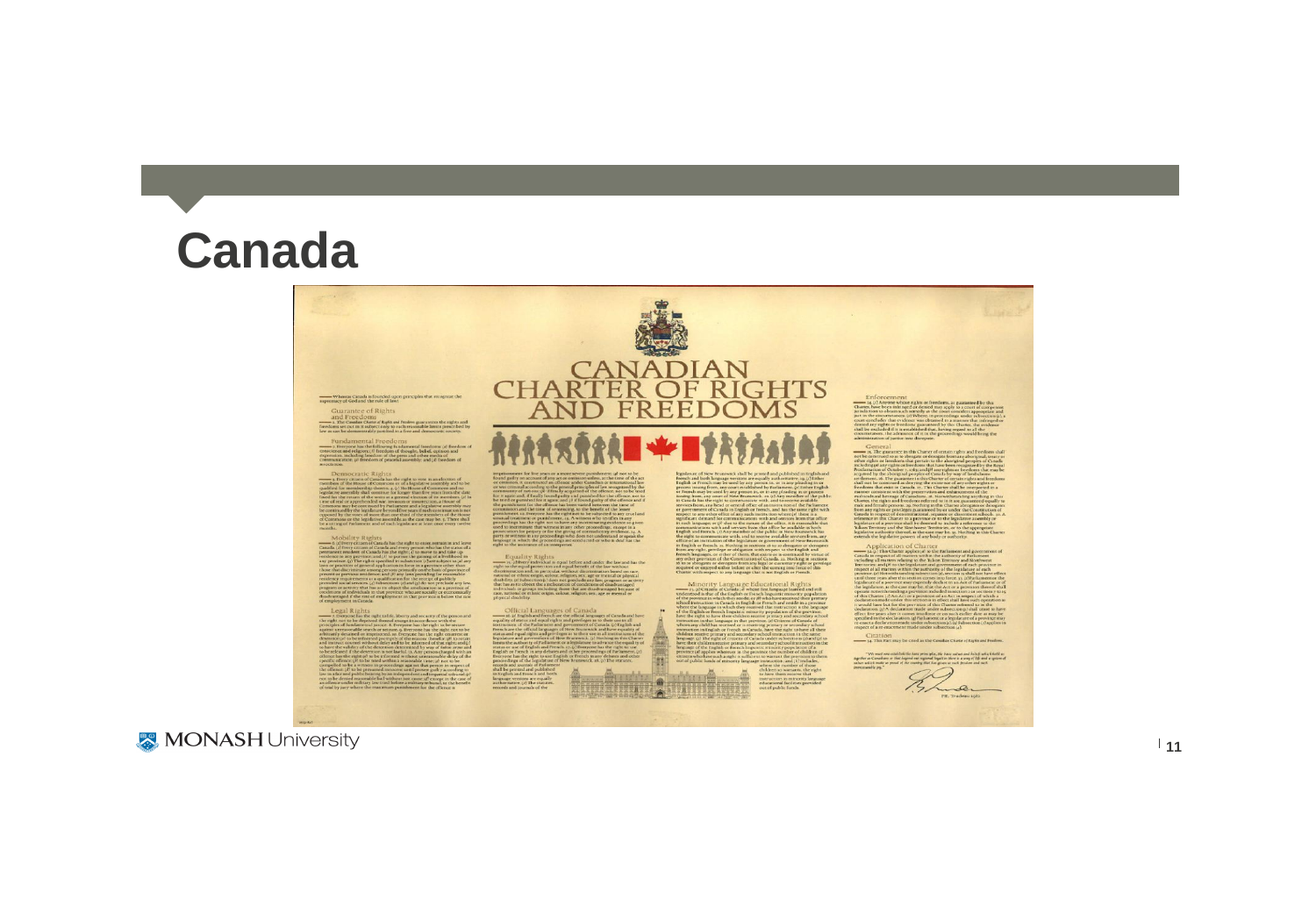# **Lessons from Canada**

- 1. The much-heralded *Insite* decision: In 2011, a strategic human rights case in Canada's Supreme Court was responsible for saving Vancouver's drug consumption facility, Insite, after attempts by the Federal government to shut it down;
- 1. In 2013, in the case of *Bedford*, certain laws associated with sex work including bans on brothels and bans on street soliciting – were deemed unconstitutional;
- 1. And soon, a major case called *Simons* will go before the Canadian Supreme Court arguing that the government's failure to provide NSPs in prisons is a breach of prisoner's human rights.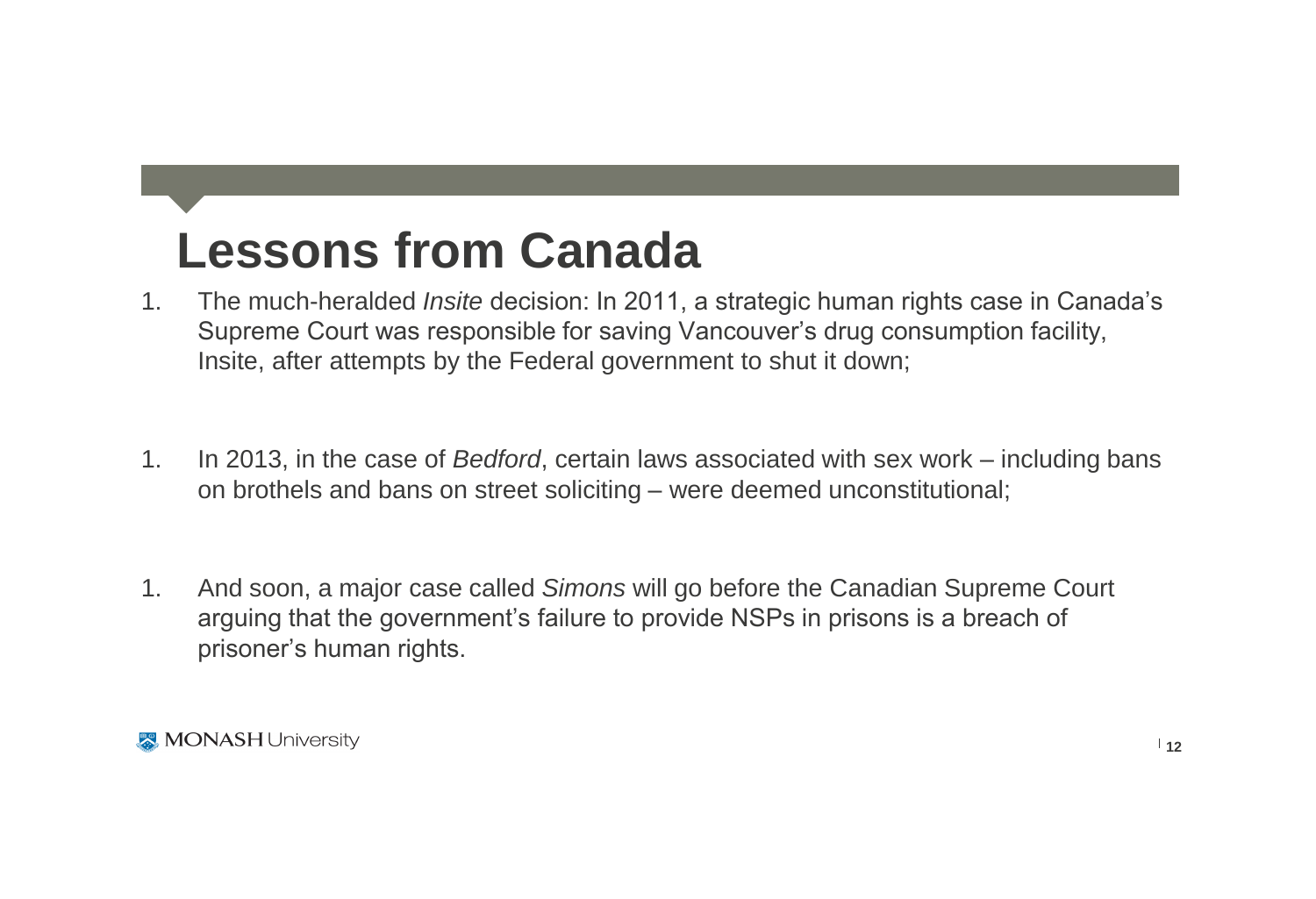# **Lessons from Canada**

Section 7. Everyone has the right to life, liberty and security of the person and the right not to be deprived thereof except in accordance with the principles of fundamental justice.

Attempts to close down *Insite*:

'created an impermissible barrier between persons afflicted with the serious and debilitating illness of drug addiction and their access to the professional health care and services offered by Insite which would reduce, if not eliminate, the risk of death from overdose and reduce, if not eliminate, other serious and life threatening diseases'. (see Voell 2012: 14)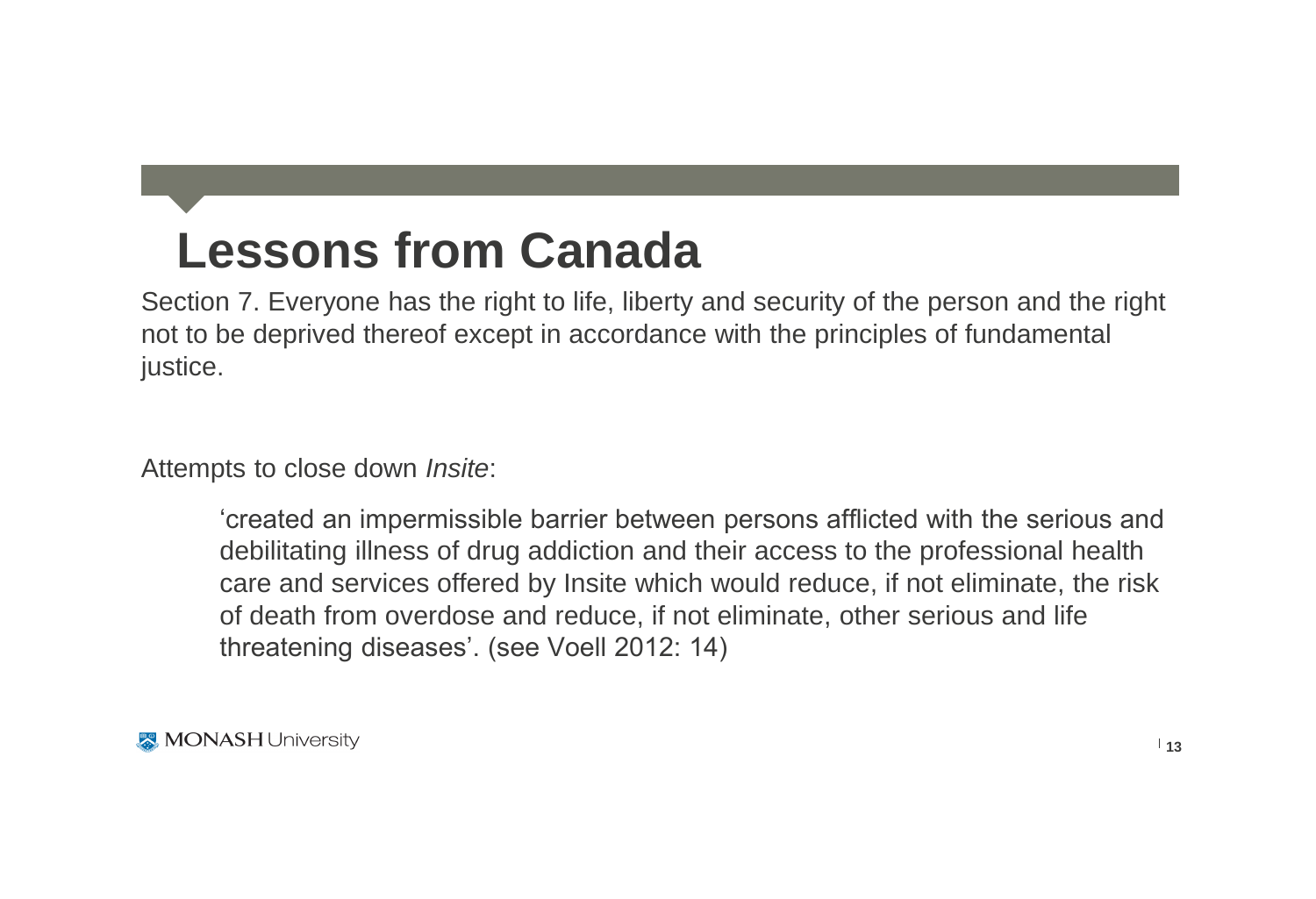# **Lessons from Canada**

'It is within the scope of registered nursing practice to supervise injections for the purposes of preventing illness and promoting health and furthermore, in the nursing practice standards, an employer is responsible for ensuring a nurse has the support to practice according to their standards in the workplace'.

From Suzanne Fraser's ARC-funded Future Fellowship study (FT120100215).

For more on this research, go to: addictionconcepts.com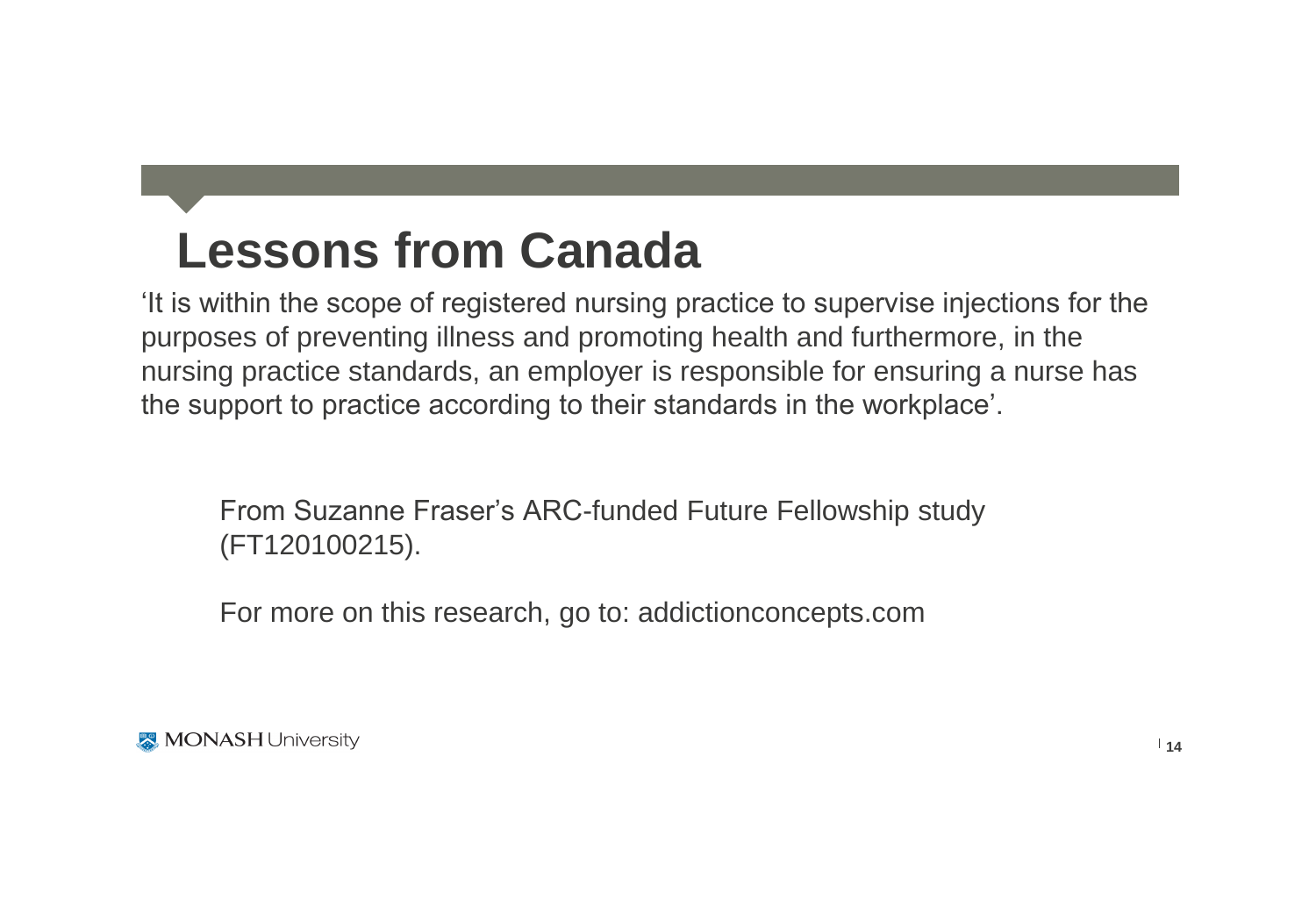# **Australian Charters**

*Charter of Human Rights and Responsibilities Act 2006* (Victoria):

Section 9: 'every person has the right to life and has the right not to be arbitrarily deprived of life'.

*Human Rights Act 2004* (Australian Capital Territory):

Section 9: 'everyone has the right to life. In particular, no-one may be arbitrarily deprived of life'.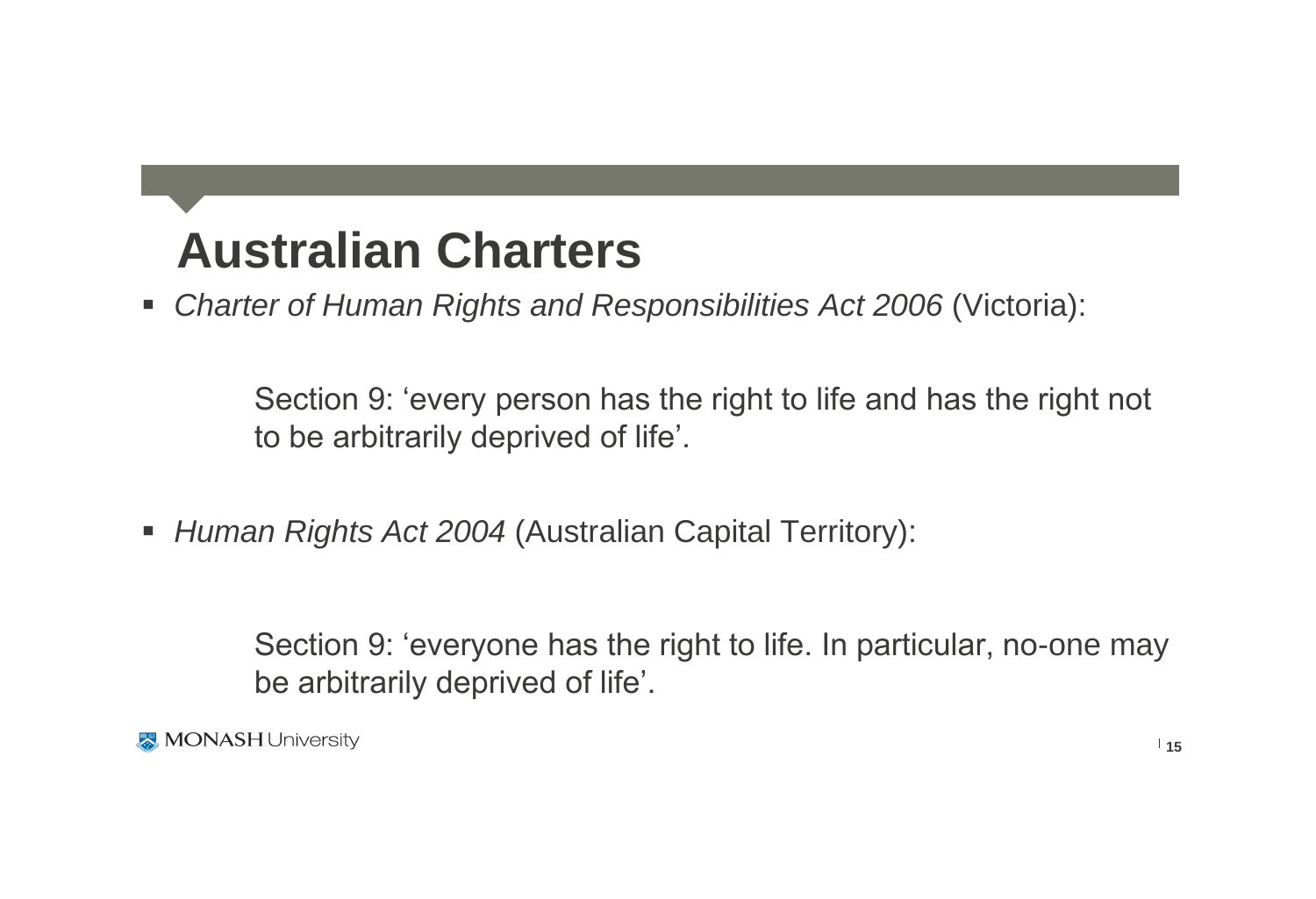#### **Unrealised opportunities: working as allies**

- 1. An unrealised opportunity to strategically push for reform?
- 2. Not without problems: Canadian approaches utilise problematic concepts and stigmatising language;
- 3. Lawyers, user organisations, health care workers and others working together on these issues in Canada.
- 4. Dialogue model.

*'lawyering as ally […] not to be judgmental, and also to be curious, and that (lawyer's must realise) there's often much we don't know. And to try to kind of shift away from really dichotomous thinking'. (Tania)*